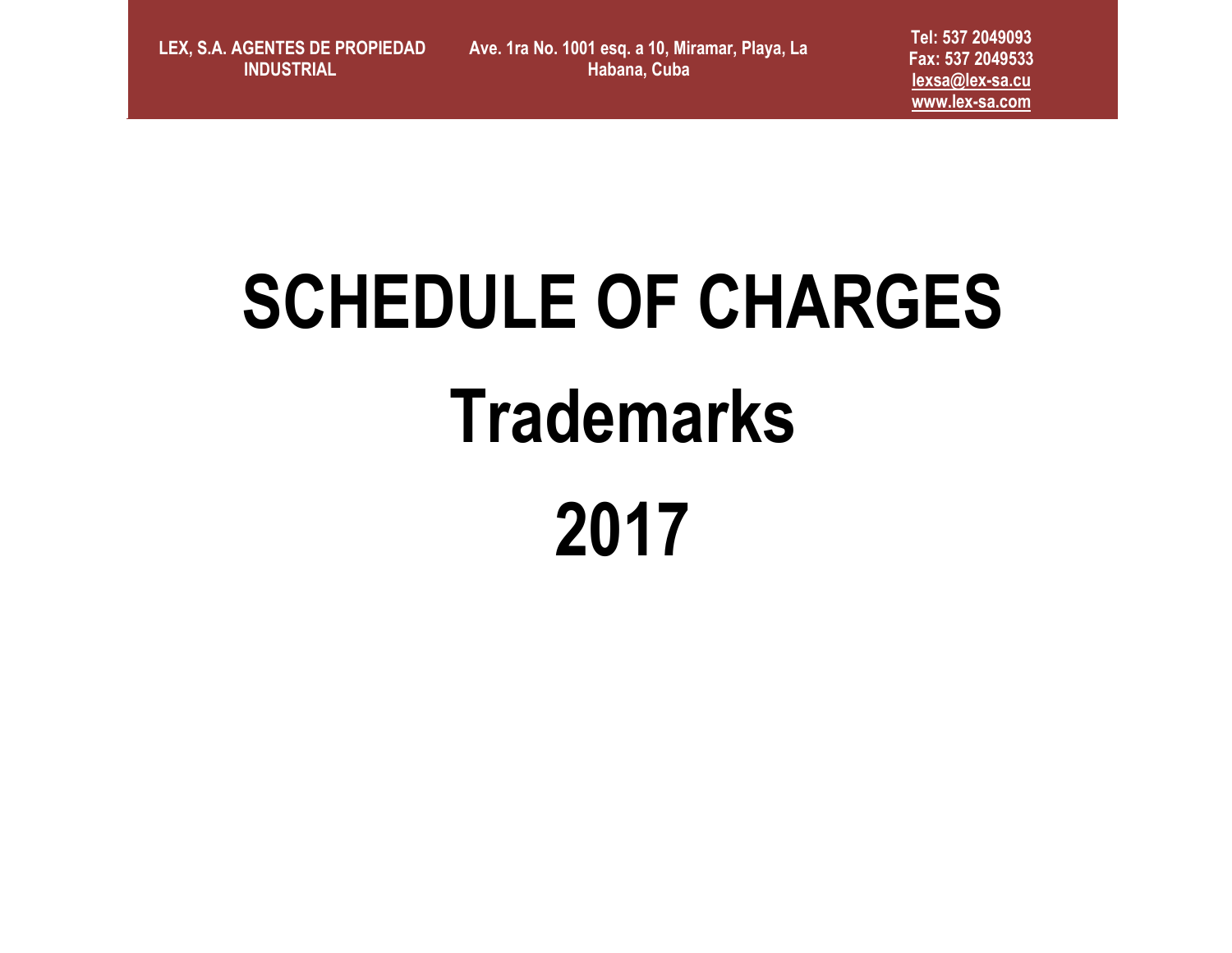### **TRADEMARK FILING AND PROSECUTIONS**

|                                                                              | <b>Official Fee</b> | <b>Our Fee</b> | <b>Total</b> |
|------------------------------------------------------------------------------|---------------------|----------------|--------------|
|                                                                              | (USD)               | (USD)          | (USD)        |
| Classification of products and services according to Nice Classification     | 25.00               | 50.00          | 50.00        |
| Trademark search in one class                                                | 50.00               | 80.00          | 130.00       |
| For each additional class                                                    | 50.00               | 50.00          | 100.00       |
| Special search by country, owner, denomination and class                     | 100.00              | 100.00         | 200.00       |
| Application of registration                                                  | 300.00              | 400.00         | 700.00       |
| Additional fee for each class over the third                                 | 100.00              | 300.00         | 400.00       |
| Application of registration of a collective trademark                        | 350.00              | 400.00         | 750.00       |
| Additional fee for each class over the third                                 | 100.00              | 300.00         | 400.00       |
| Drawing up of the regulation use of collective trademark                     | Exempt              | 750.00         | 750.00       |
| Renewal of trademark registration                                            | 300.00              | 375.00         | 675.00       |
| Additional fee for each class over the third                                 | 100.00              | 100.00         | 200.00       |
| Renewal of trademark application in grace period                             | 360.00              | 375.00         | 735.00       |
| Renewal of colletive trademark application                                   | 350.00              | 375.00         | 725.00       |
| Renewal of trademark application in grace period                             | 410.00              | 375.00         | 785.00       |
| Additional fee for each class over the third                                 | 100.00              | 100.00         | 200.00       |
| <b>Claiming Convention Priority</b>                                          | 40.00               | 100.00         | 140.00       |
| <b>Granting fees</b>                                                         | 90.00               | 200.00         | 290.00       |
| Extension of time                                                            | 50.00               | 100.00         | 150.00       |
| Late filing for any document                                                 | 100.00              | 90.00          | 190.00       |
| Replying an oficial action                                                   | 70.00               | 180.00         | 250.00       |
| Filing an observation                                                        | 50.00               | 320.00         | 370.00       |
| Filing an opposition                                                         | 100.00              | 320.00         | 420.00       |
| Priority examination                                                         | Exempt              | 500.00         | 500.00       |
| Filing facts and arguments to observations and oppositions                   | 85.00               | 320.00         | 405.00       |
| Conciliation act at the request of the party                                 | 100.00              | 100.00         | 200.00       |
| Filing an appeal against a decision by OCPI                                  | 150.00              | 400.00         | 550.00       |
| Replying to a provisional refusal of protection in Cuba/Madrid Agreement and | 150.00              | 400.00         | 550.00       |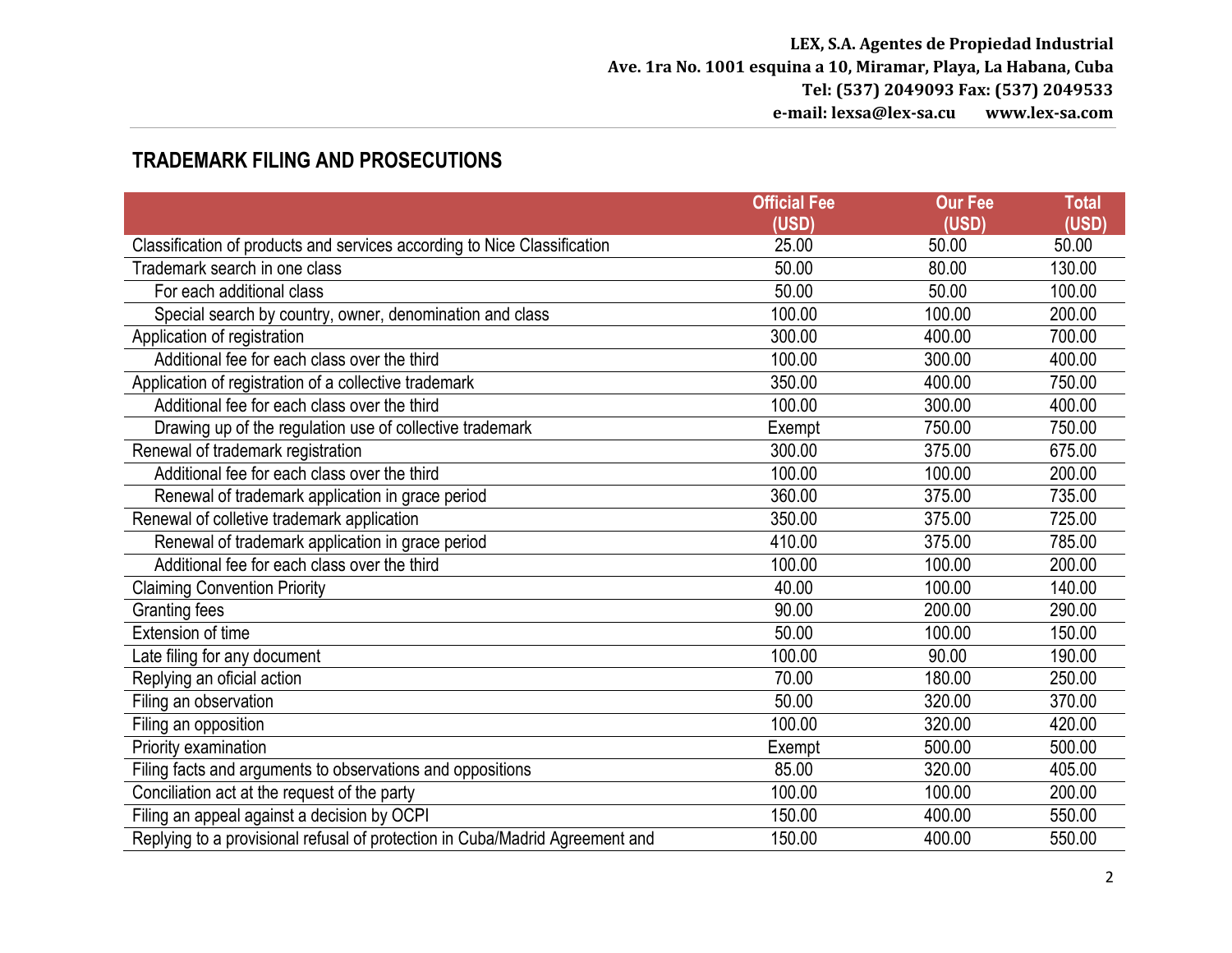| Protocol                                                                      |           |              |         |
|-------------------------------------------------------------------------------|-----------|--------------|---------|
| Administrative judicial process/ Provincial Court                             | Exempt    | 1900.00      | 1900.00 |
| Administrative judicial process/ Supreme Court                                | Exempt    | 1900.00      | 1900.00 |
|                                                                               |           |              |         |
| Request for re-establishment of rights                                        | 250.00    | 400.00       | 650.00  |
| Filing a divisional trademark application                                     | 140.00    | 200.00       | 340.00  |
| Request for nullity, cancellation for nom use and cancellation                | 200.00    | 400.00       | 600.00  |
| Filing facts and arguments nullity, cancellation for nom use and cancellation | Exempt    | 700.00       | 700.00  |
| Waiver of registration or application                                         | Exempt    | 70.00        | 70.00   |
| Filing a recordal of change in the person                                     | 80.00     | 200.00       | 280.00  |
| Filing a recordal of license agreements                                       | 80.00     | 200.00       | 280.00  |
| Filing a recordal of change of name                                           | 35.00     | 150.00       | 185.00  |
| Filing a recordal of change of address                                        | 35.00     | 150.00       | 185.00  |
| Obtaining a certified copy                                                    | 40.00     | 140.00       | 180.00  |
| Special certifications                                                        | 80.00     | 140.00       | 220.00  |
| Obtaining a special certified copy                                            | 80.00     | 140.00       | 220.00  |
| Modifications or corrections                                                  | 75.00     | 100.00       | 175.00  |
| File inquiry                                                                  | 70.00     | 100.00       | 170.00  |
| Obtaining, checking and forwarding the certificate of                         | Exempt    | 100.00       | 100.00  |
| Registration/renewal and watching for 10 years                                |           |              |         |
| Desing                                                                        | Exempt    | 10.00        | 10.00   |
| Copy of documents                                                             | .50/sheet | 100.00/sheet | 101.50  |

### **OTHER SERVICES RELATED TO INDUSTRIAL PROPERTY**

|                                                                 | Derechos              | <b>Nuestros</b> '       | Total   |
|-----------------------------------------------------------------|-----------------------|-------------------------|---------|
|                                                                 | Oficiales (USD)       | <b>Honorarios (USD)</b> | (USD)   |
| -Tranlations                                                    | Depending on the case | 100.00/sheet            |         |
| - Creation of designations of distinctive signs I (per service) | 1595.00               | 2000.00                 | 3595.00 |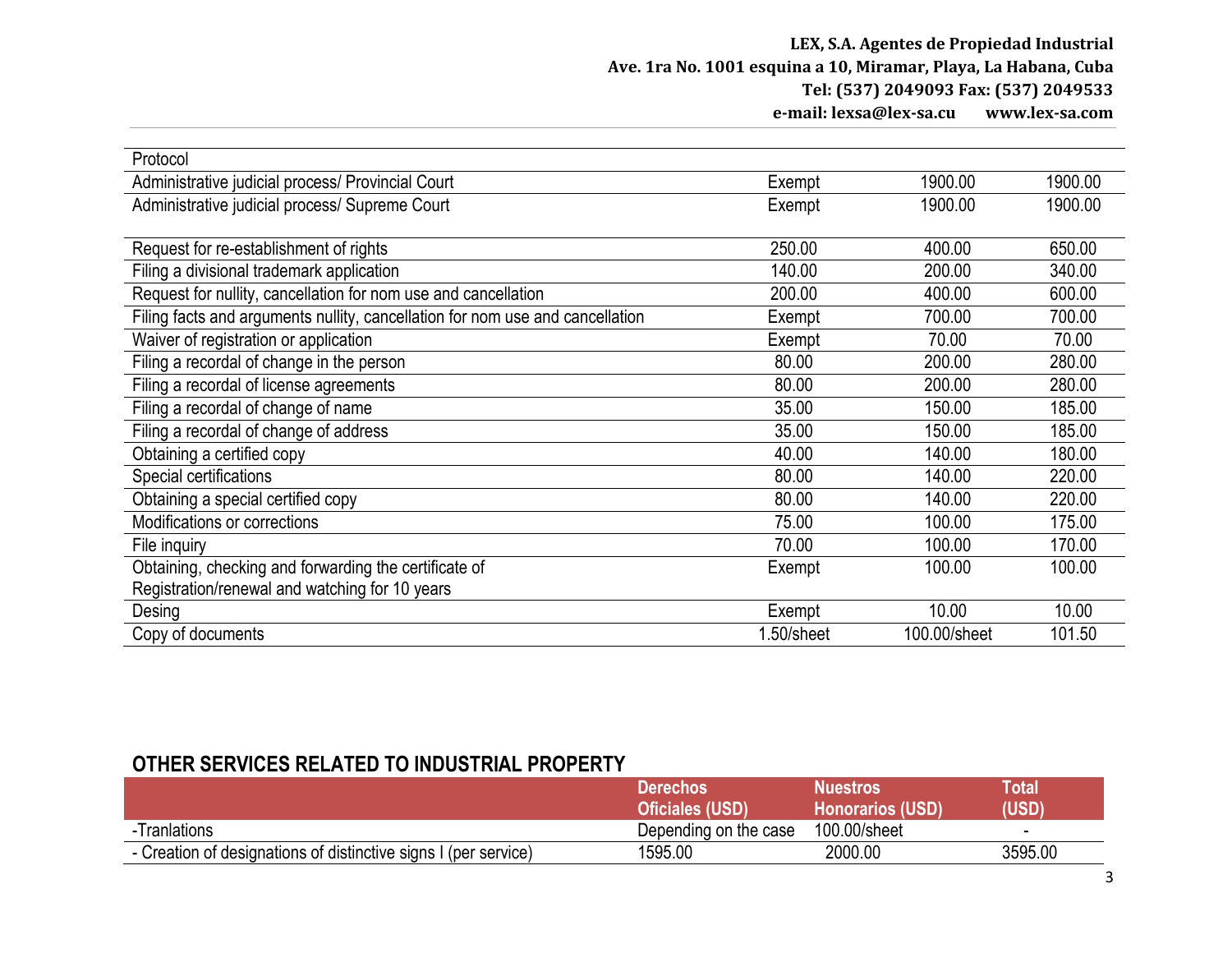#### **LEX, S.A. Agentes de Propiedad Industrial Ave. 1ra No. 1001 esquina a 10, Miramar, Playa, La Habana, Cuba Tel: (537) 2049093 Fax: (537) 2049533 e-mail: lexsa@lex-sa.cu www.lex-sa.com**

| - Creation of designations of distinctive signs II (per service) | 2695.00 | 3000.00 | 5695.00 |
|------------------------------------------------------------------|---------|---------|---------|
| - Elaboration of contracts involving PI assets                   |         |         |         |
| License of trademark use                                         | Exento  | 500.00  | 500.00  |
| Licence de patents                                               | Exempt  | 500.00  | 500.00  |
| Contract of Know-How/ Confidentiality Agreements                 | Exempt  | 500.00  | 500.00  |
| Contracts for transfer of rights                                 | Exempt  | 500.00  | 500.00  |
| Contracts for the coexistence of trademarks                      | Exempt  | 500.00  | 500.00  |
| Franchise agreement                                              | Exempt  | 500.00  | 500.00  |
| - Elaboration of letters for infringement of IP rights           | Exempt  | 500.00  | 500.00  |
| - Expert services against infringement of IP rights              | Exempt  | 500.00  | 500.00  |
| - Surveillance against infringement of rights                    | Exempt  | 500.00  | 500.00  |
| - Investigation of effective use of mark in Cuba                 | Exempt  | 500.00  | 500.00  |
| - Contract Review                                                | Exempt  | 500.00  | 500.00  |
| - Notification of violation of rights                            | Exempt  | 500.00  | 500.00  |
| - Legal Representation in front of OCPI for natural or legal     | Exempt  | 500.00  | 500.00  |
| persons                                                          |         |         |         |
| - Legal Advice on Industrial Property System<br><b>Business</b>  | Exempt  | 500.00  | 500.00  |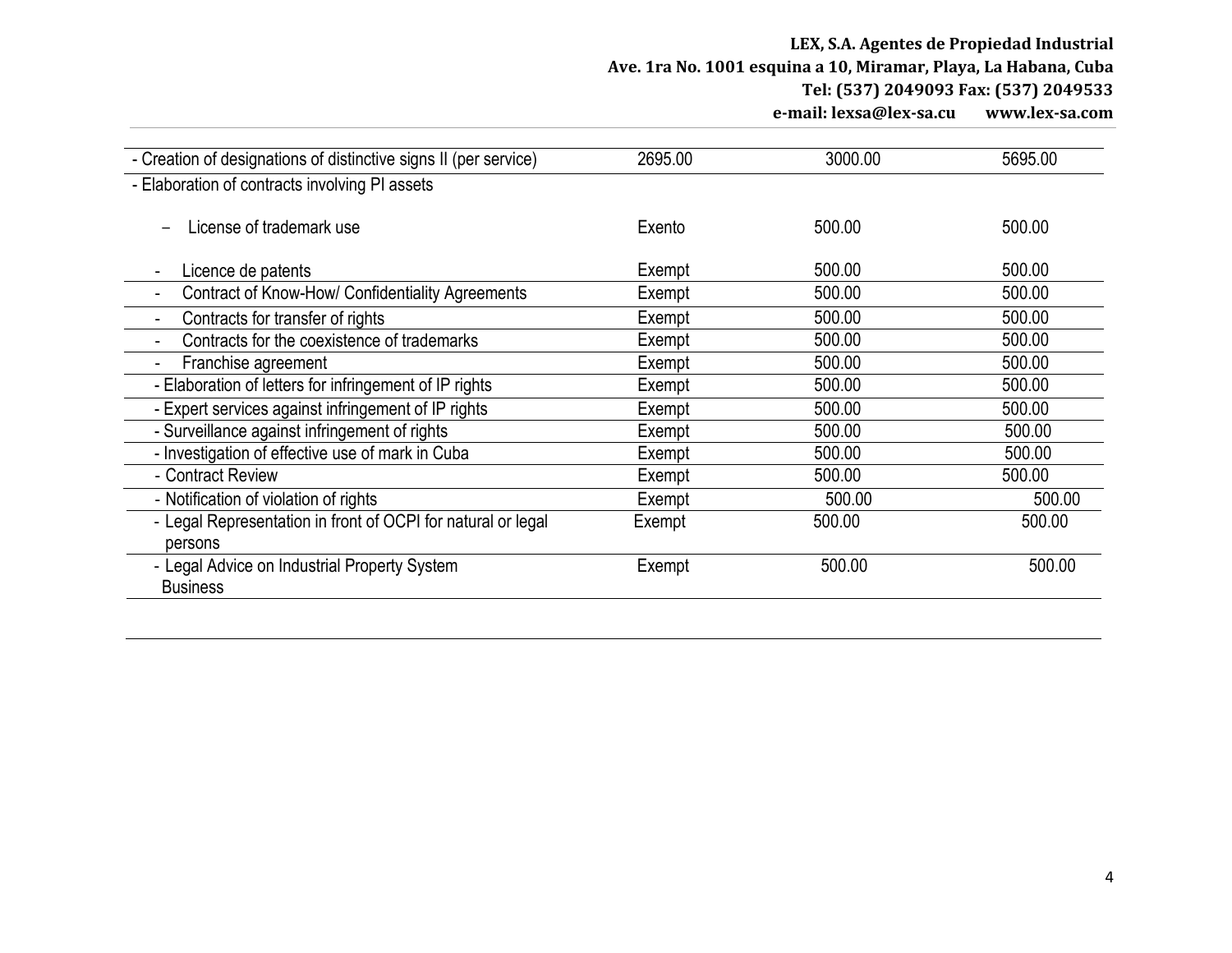## **It a pleasure to work together**